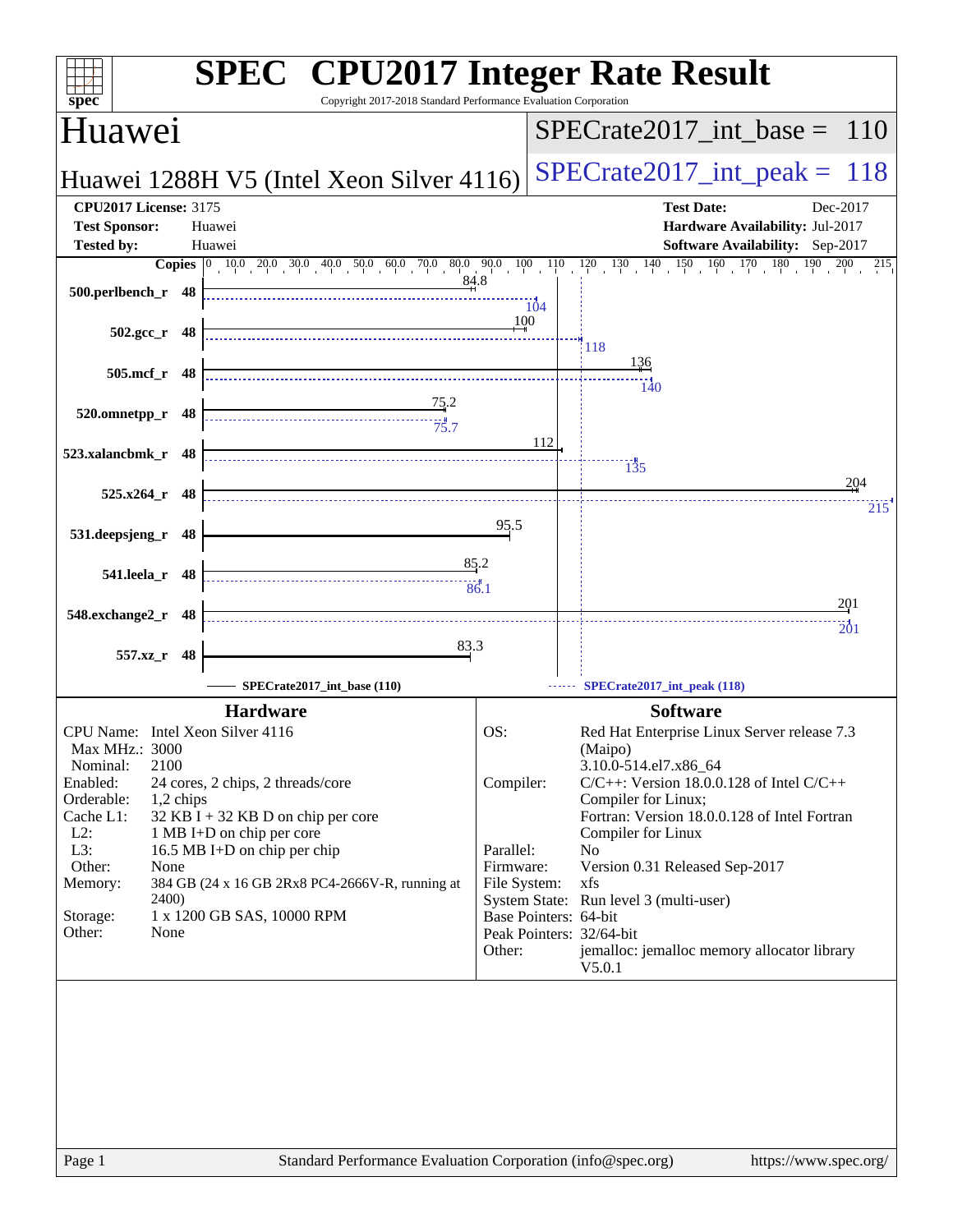

Copyright 2017-2018 Standard Performance Evaluation Corporation

### Huawei

### [SPECrate2017\\_int\\_base =](http://www.spec.org/auto/cpu2017/Docs/result-fields.html#SPECrate2017intbase) 110

Huawei 1288H V5 (Intel Xeon Silver 4116) SPECrate  $2017$  int peak = 118

**[CPU2017 License:](http://www.spec.org/auto/cpu2017/Docs/result-fields.html#CPU2017License)** 3175 **[Test Date:](http://www.spec.org/auto/cpu2017/Docs/result-fields.html#TestDate)** Dec-2017 **[Test Sponsor:](http://www.spec.org/auto/cpu2017/Docs/result-fields.html#TestSponsor)** Huawei **[Hardware Availability:](http://www.spec.org/auto/cpu2017/Docs/result-fields.html#HardwareAvailability)** Jul-2017 **[Tested by:](http://www.spec.org/auto/cpu2017/Docs/result-fields.html#Testedby)** Huawei **[Software Availability:](http://www.spec.org/auto/cpu2017/Docs/result-fields.html#SoftwareAvailability)** Sep-2017

#### **[Results Table](http://www.spec.org/auto/cpu2017/Docs/result-fields.html#ResultsTable)**

|                                  | <b>Base</b>   |                |              |                |              | <b>Peak</b>    |       |               |                |              |                |              |                |              |
|----------------------------------|---------------|----------------|--------------|----------------|--------------|----------------|-------|---------------|----------------|--------------|----------------|--------------|----------------|--------------|
| <b>Benchmark</b>                 | <b>Copies</b> | <b>Seconds</b> | <b>Ratio</b> | <b>Seconds</b> | <b>Ratio</b> | <b>Seconds</b> | Ratio | <b>Copies</b> | <b>Seconds</b> | <b>Ratio</b> | <b>Seconds</b> | <b>Ratio</b> | <b>Seconds</b> | <b>Ratio</b> |
| $500.$ perlbench_r               | 48            | 901            | 84.9         | 901            | 84.8         | 916            | 83.5  | 48            | 737            | 104          | 736            | <b>104</b>   | 735            | 104          |
| 502.gcc_r                        | 48            | 678            | 100          | 675            | 101          | 702            | 96.8  | 48            | 576            | <b>118</b>   | 580            | 117          | 576            | 118          |
| $505$ .mcf r                     | 48            | 568            | 136          | 570            | 136          | 555            | 140   | 48            | 555            | <b>140</b>   | 554            | 140          | 556            | 139          |
| 520.omnetpp_r                    | 48            | 838            | 75.2         | 839            | 75.1         | 834            | 75.5  | 48            | 831            | 75.8         | 836            | 75.4         | 831            | 75.7         |
| 523.xalancbmk r                  | 48            | 453            | 112          | 454            | 112          | 453            | 112   | 48            | 377            | 135          | 376            | 135          | 375            | 135          |
| 525.x264 r                       | 48            | 411            | 204          | 415            | 202          | 413            | 204   | 48            | 391            | 215          | 391            | 215          | 391            | 215          |
| 531.deepsjeng_r                  | 48            | 576            | 95.4         | 576            | 95.5         | 576            | 95.5  | 48            | 576            | 95.4         | 576            | 95.5         | 576            | 95.5         |
| 541.leela r                      | 48            | 933            | 85.2         | 933            | 85.2         | 931            | 85.4  | 48            | 919            | 86.5         | 924            | 86.0         | 924            | 86.1         |
| 548.exchange2_r                  | 48            | 625            | 201          | 625            | 201          | 625            | 201   | 48            | 624            | 202          | 625            | 201          | 624            | <b>201</b>   |
| 557.xz r                         | 48            | 622            | 83.3         | 623            | 83.2         | 622            | 83.4  | 48            | 622            | 83.3         | 623            | 83.2         | 622            | 83.4         |
| $SPECrate2017$ int base =<br>110 |               |                |              |                |              |                |       |               |                |              |                |              |                |              |

**[SPECrate2017\\_int\\_peak =](http://www.spec.org/auto/cpu2017/Docs/result-fields.html#SPECrate2017intpeak) 118**

Results appear in the [order in which they were run.](http://www.spec.org/auto/cpu2017/Docs/result-fields.html#RunOrder) Bold underlined text [indicates a median measurement.](http://www.spec.org/auto/cpu2017/Docs/result-fields.html#Median)

#### **[Submit Notes](http://www.spec.org/auto/cpu2017/Docs/result-fields.html#SubmitNotes)**

 The numactl mechanism was used to bind copies to processors. The config file option 'submit' was used to generate numactl commands to bind each copy to a specific processor. For details, please see the config file.

### **[Operating System Notes](http://www.spec.org/auto/cpu2017/Docs/result-fields.html#OperatingSystemNotes)**

Stack size set to unlimited using "ulimit -s unlimited"

### **[General Notes](http://www.spec.org/auto/cpu2017/Docs/result-fields.html#GeneralNotes)**

Environment variables set by runcpu before the start of the run: LD\_LIBRARY\_PATH = "/spec2017/lib/ia32:/spec2017/lib/intel64:/spec2017/je5.0.1-32:/spec2017/je5.0.1-64"

 Binaries compiled on a system with 1x Intel Core i7-4790 CPU + 32GB RAM memory using Redhat Enterprise Linux 7.4 Transparent Huge Pages enabled by default Prior to runcpu invocation Filesystem page cache synced and cleared with: sync; echo 3> /proc/sys/vm/drop\_caches runcpu command invoked through numactl i.e.: numactl --interleave=all runcpu <etc>

 jemalloc: configured and built at default for 32bit (i686) and 64bit (x86\_64) targets; jemalloc: built with the RedHat Enterprise 7.4, and the system compiler gcc 4.8.5; jemalloc: sources avilable from jemalloc.net or

**(Continued on next page)**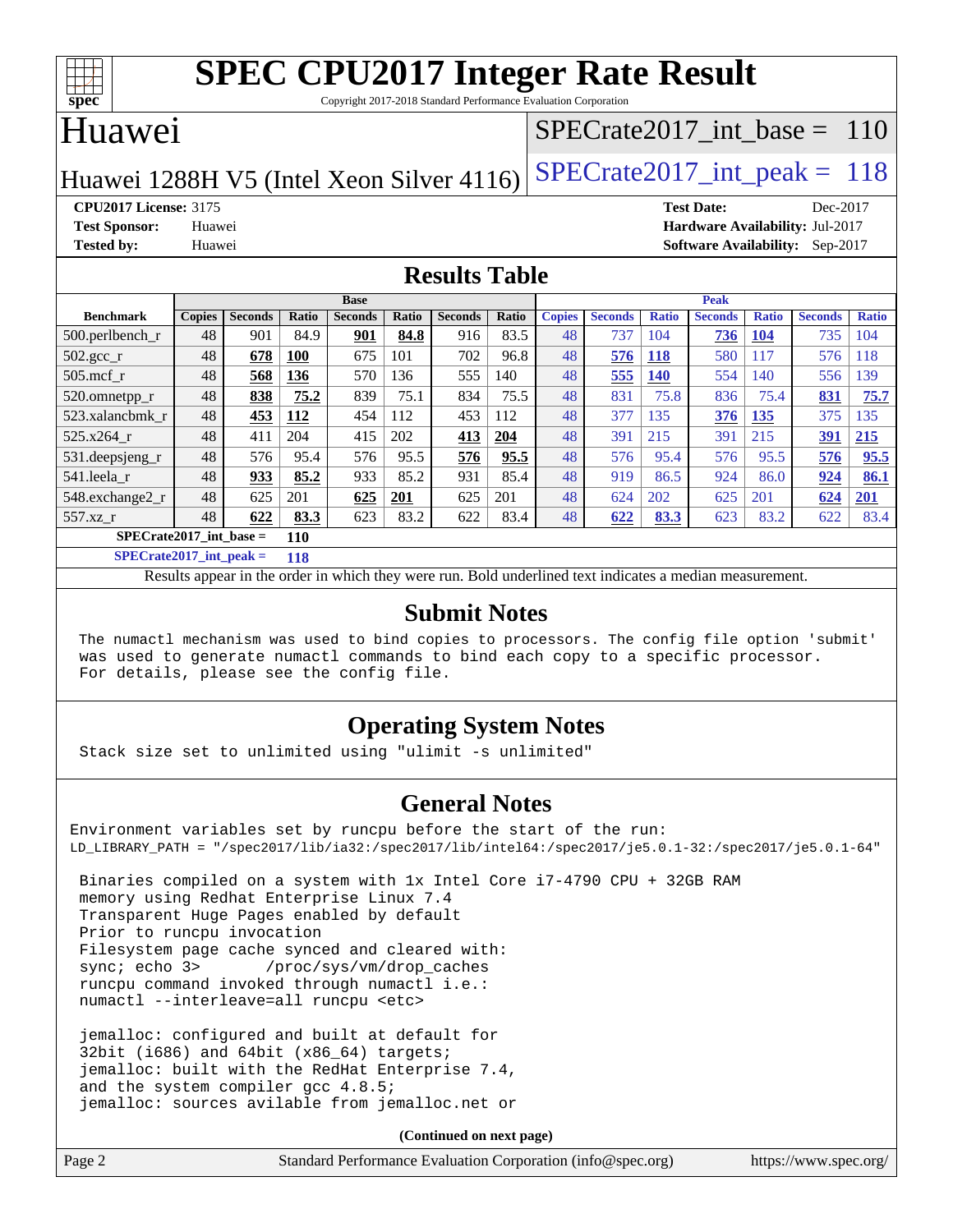

Copyright 2017-2018 Standard Performance Evaluation Corporation

### Huawei

[SPECrate2017\\_int\\_base =](http://www.spec.org/auto/cpu2017/Docs/result-fields.html#SPECrate2017intbase) 110

Huawei 1288H V5 (Intel Xeon Silver 4116) SPECrate  $2017$  int peak = 118

**[CPU2017 License:](http://www.spec.org/auto/cpu2017/Docs/result-fields.html#CPU2017License)** 3175 **[Test Date:](http://www.spec.org/auto/cpu2017/Docs/result-fields.html#TestDate)** Dec-2017

**[Test Sponsor:](http://www.spec.org/auto/cpu2017/Docs/result-fields.html#TestSponsor)** Huawei **[Hardware Availability:](http://www.spec.org/auto/cpu2017/Docs/result-fields.html#HardwareAvailability)** Jul-2017 **[Tested by:](http://www.spec.org/auto/cpu2017/Docs/result-fields.html#Testedby)** Huawei **[Software Availability:](http://www.spec.org/auto/cpu2017/Docs/result-fields.html#SoftwareAvailability)** Sep-2017

#### **[General Notes \(Continued\)](http://www.spec.org/auto/cpu2017/Docs/result-fields.html#GeneralNotes)**

<https://github.com/jemalloc/jemalloc/releases>

No: The test sponsor attests, as of date of publication, that CVE-2017-5754 (Meltdown) is mitigated in the system as tested and documented. No: The test sponsor attests, as of date of publication, that CVE-2017-5753 (Spectre variant 1) is mitigated in the system as tested and documented. No: The test sponsor attests, as of date of publication, that CVE-2017-5715 (Spectre variant 2) is mitigated in the system as tested and documented.

This benchmark result is intended to provide perspective on past performance using the historical hardware and/or software described on this result page.

The system as described on this result page was formerly generally available. At the time of this publication, it may not be shipping, and/or may not be supported, and/or may fail to meet other tests of General Availability described in the SPEC OSG Policy document, <http://www.spec.org/osg/policy.html>

This measured result may not be representative of the result that would be measured were this benchmark run with hardware and software available as of the publication date.

### **[Platform Notes](http://www.spec.org/auto/cpu2017/Docs/result-fields.html#PlatformNotes)**

 BIOS configuration: Power Policy Set to Performance SNC Set to Enabled IMC Interleaving Set to 1-way Interleave XPT Prefetch Set to Enabled Sysinfo program /spec2017/bin/sysinfo Rev: r5797 of 2017-06-14 96c45e4568ad54c135fd618bcc091c0f running on localhost.localdomain Wed Dec 27 21:04:42 2017 SUT (System Under Test) info as seen by some common utilities. For more information on this section, see <https://www.spec.org/cpu2017/Docs/config.html#sysinfo> From /proc/cpuinfo model name : Intel(R) Xeon(R) Silver 4116 CPU @ 2.10GHz 2 "physical id"s (chips) 48 "processors" cores, siblings (Caution: counting these is hw and system dependent. The following excerpts from /proc/cpuinfo might not be reliable. Use with caution.) cpu cores : 12 siblings : 24 **(Continued on next page)**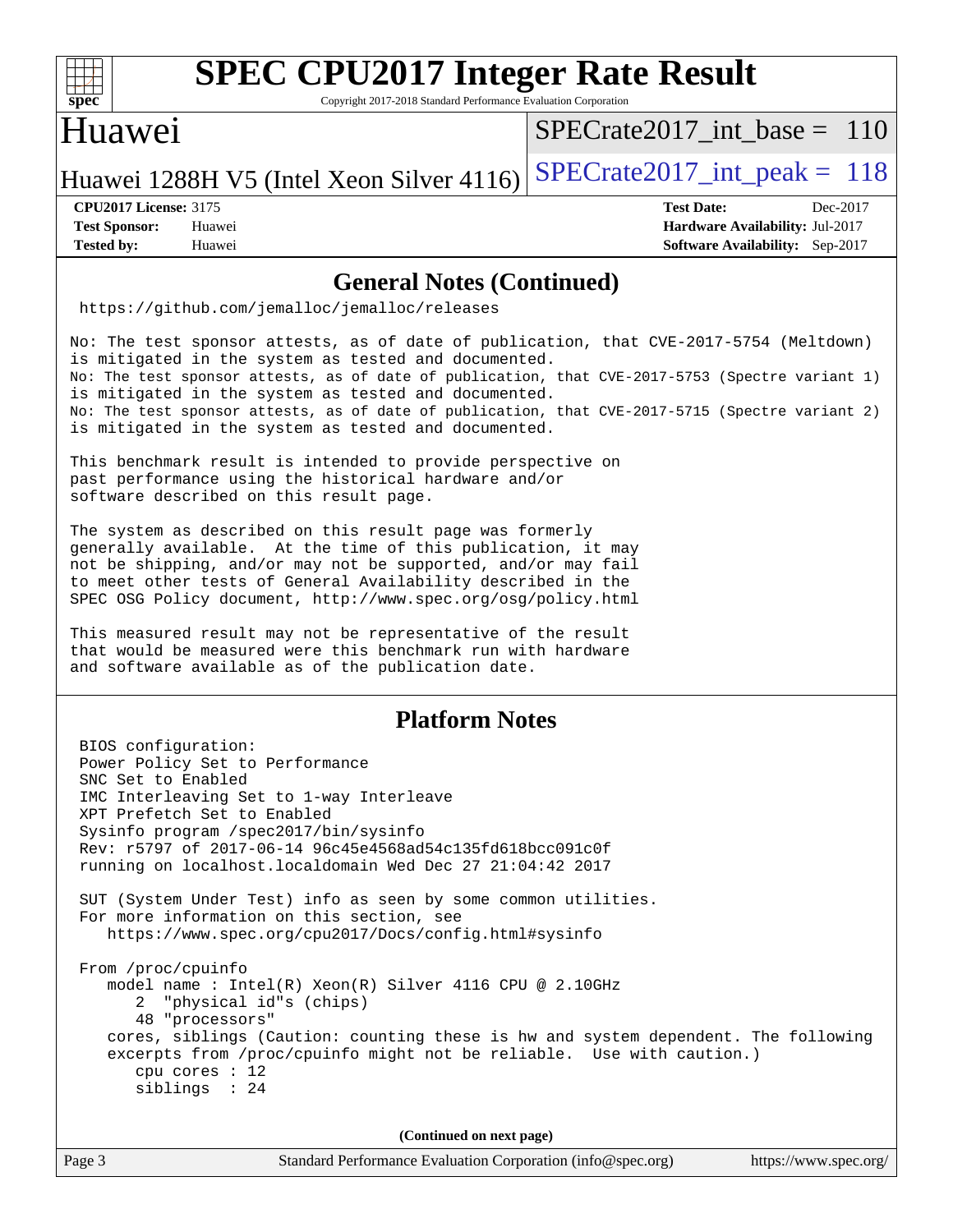| SI<br>эe<br>I<br>Ľ |  |  |  |  |  |  |  |
|--------------------|--|--|--|--|--|--|--|

Copyright 2017-2018 Standard Performance Evaluation Corporation

### Huawei

[SPECrate2017\\_int\\_base =](http://www.spec.org/auto/cpu2017/Docs/result-fields.html#SPECrate2017intbase) 110

Huawei 1288H V5 (Intel Xeon Silver 4116) SPECrate  $2017$  int peak = 118

**[Tested by:](http://www.spec.org/auto/cpu2017/Docs/result-fields.html#Testedby)** Huawei **[Software Availability:](http://www.spec.org/auto/cpu2017/Docs/result-fields.html#SoftwareAvailability)** Sep-2017

**[CPU2017 License:](http://www.spec.org/auto/cpu2017/Docs/result-fields.html#CPU2017License)** 3175 **[Test Date:](http://www.spec.org/auto/cpu2017/Docs/result-fields.html#TestDate)** Dec-2017 **[Test Sponsor:](http://www.spec.org/auto/cpu2017/Docs/result-fields.html#TestSponsor)** Huawei **[Hardware Availability:](http://www.spec.org/auto/cpu2017/Docs/result-fields.html#HardwareAvailability)** Jul-2017

#### **[Platform Notes \(Continued\)](http://www.spec.org/auto/cpu2017/Docs/result-fields.html#PlatformNotes)**

 physical 0: cores 0 1 2 3 4 5 8 9 10 11 12 13 physical 1: cores 0 1 2 3 4 5 8 9 10 11 12 13 From lscpu: Architecture: x86\_64 CPU op-mode(s): 32-bit, 64-bit Byte Order: Little Endian  $CPU(s):$  48 On-line CPU(s) list: 0-47 Thread(s) per core: 2 Core(s) per socket: 12 Socket(s): 2 NUMA node(s): 4 Vendor ID: GenuineIntel CPU family: 6 Model: 85 Model name:  $Intel(R)$  Xeon(R) Silver 4116 CPU @ 2.10GHz Stepping: 4 CPU MHz: 2100.000<br>BogoMIPS: 4204.75 BogoMIPS: Virtualization: VT-x L1d cache: 32K L1i cache: 32K L2 cache: 1024K L3 cache: 16896K NUMA node0 CPU(s): 0-2,6-8,24-26,30-32 NUMA node1 CPU(s): 3-5,9-11,27-29,33-35 NUMA node2 CPU(s): 12-14,18-20,36-38,42-44 NUMA node3 CPU(s): 15-17,21-23,39-41,45-47 /proc/cpuinfo cache data cache size : 16896 KB From numactl --hardware WARNING: a numactl 'node' might or might not correspond to a physical chip. available: 4 nodes (0-3) node 0 cpus: 0 1 2 6 7 8 24 25 26 30 31 32 node 0 size: 96405 MB node 0 free: 93872 MB node 1 cpus: 3 4 5 9 10 11 27 28 29 33 34 35 node 1 size: 98304 MB node 1 free: 96012 MB node 2 cpus: 12 13 14 18 19 20 36 37 38 42 43 44 node 2 size: 98304 MB node 2 free: 95576 MB node 3 cpus: 15 16 17 21 22 23 39 40 41 45 46 47 node 3 size: 98304 MB **(Continued on next page)**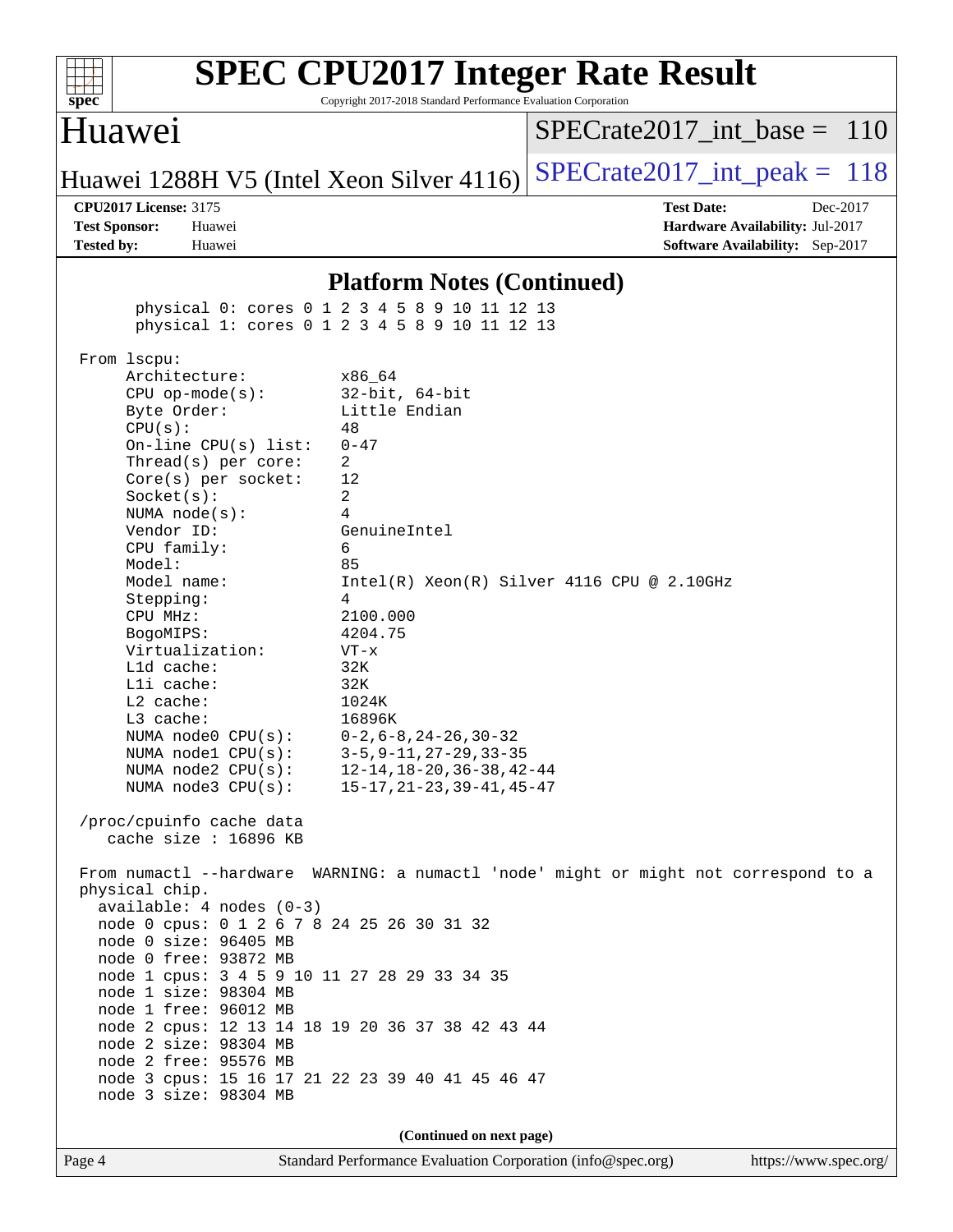| <b>SPEC CPU2017 Integer Rate Result</b><br>Copyright 2017-2018 Standard Performance Evaluation Corporation<br>$spec^*$                                                                                                                                                                                                                                                                                                                                                                                                                                                                                                                                                                                                                                                                                                                                                                                                                                                                                                                                                                                                                                                                                                                                                                                                                                                                                                                                                                                                                                                                                                                                                                           |                                                                                                     |
|--------------------------------------------------------------------------------------------------------------------------------------------------------------------------------------------------------------------------------------------------------------------------------------------------------------------------------------------------------------------------------------------------------------------------------------------------------------------------------------------------------------------------------------------------------------------------------------------------------------------------------------------------------------------------------------------------------------------------------------------------------------------------------------------------------------------------------------------------------------------------------------------------------------------------------------------------------------------------------------------------------------------------------------------------------------------------------------------------------------------------------------------------------------------------------------------------------------------------------------------------------------------------------------------------------------------------------------------------------------------------------------------------------------------------------------------------------------------------------------------------------------------------------------------------------------------------------------------------------------------------------------------------------------------------------------------------|-----------------------------------------------------------------------------------------------------|
| Huawei                                                                                                                                                                                                                                                                                                                                                                                                                                                                                                                                                                                                                                                                                                                                                                                                                                                                                                                                                                                                                                                                                                                                                                                                                                                                                                                                                                                                                                                                                                                                                                                                                                                                                           | $SPECrate2017\_int\_base = 110$                                                                     |
| Huawei 1288H V5 (Intel Xeon Silver 4116)                                                                                                                                                                                                                                                                                                                                                                                                                                                                                                                                                                                                                                                                                                                                                                                                                                                                                                                                                                                                                                                                                                                                                                                                                                                                                                                                                                                                                                                                                                                                                                                                                                                         | $SPECTate2017$ _int_peak = 118                                                                      |
| <b>CPU2017 License: 3175</b><br><b>Test Sponsor:</b><br>Huawei<br><b>Tested by:</b><br>Huawei                                                                                                                                                                                                                                                                                                                                                                                                                                                                                                                                                                                                                                                                                                                                                                                                                                                                                                                                                                                                                                                                                                                                                                                                                                                                                                                                                                                                                                                                                                                                                                                                    | <b>Test Date:</b><br>Dec-2017<br>Hardware Availability: Jul-2017<br>Software Availability: Sep-2017 |
| <b>Platform Notes (Continued)</b>                                                                                                                                                                                                                                                                                                                                                                                                                                                                                                                                                                                                                                                                                                                                                                                                                                                                                                                                                                                                                                                                                                                                                                                                                                                                                                                                                                                                                                                                                                                                                                                                                                                                |                                                                                                     |
| node 3 free: 95999 MB<br>node distances:<br>$\overline{0}$<br>$\mathbf{1}$<br>2<br>3<br>node<br>0:<br>11<br>21<br>21<br>10<br>1:<br>11<br>21<br>21<br>10<br>2:<br>21<br>21<br>10<br>11<br>3:<br>21<br>21<br>10<br>11<br>From /proc/meminfo<br>MemTotal:<br>394144696 kB<br>HugePages_Total:<br>0<br>Hugepagesize:<br>2048 kB<br>From /etc/*release* /etc/*version*<br>os-release:<br>NAME="Red Hat Enterprise Linux Server"<br>VERSION="7.3 (Maipo)"<br>ID="rhel"<br>ID_LIKE="fedora"<br>VERSION_ID="7.3"<br>PRETTY_NAME="Red Hat Enterprise Linux Server 7.3 (Maipo)"<br>$ANSI$ _COLOR=" $0:31$ "<br>CPE_NAME="cpe:/o:redhat:enterprise_linux:7.3:GA:server"<br>redhat-release: Red Hat Enterprise Linux Server release 7.3 (Maipo)<br>system-release: Red Hat Enterprise Linux Server release 7.3 (Maipo)<br>system-release-cpe: cpe:/o:redhat:enterprise_linux:7.3:ga:server<br>uname $-a$ :<br>Linux localhost.localdomain 3.10.0-514.el7.x86_64 #1 SMP Wed Oct 19 11:24:13 EDT 2016<br>x86_64 x86_64 x86_64 GNU/Linux<br>run-level 3 Dec 27 21:00<br>SPEC is set to: /spec2017<br>Filesystem Type Size Used Avail Use% Mounted on<br>/dev/sda2<br>xfs<br>781G 228G 554G 30% /<br>Additional information from dmidecode follows. WARNING: Use caution when you interpret<br>this section. The 'dmidecode' program reads system data which is "intended to allow<br>hardware to be accurately determined", but the intent may not be met, as there are<br>frequent changes to hardware, firmware, and the "DMTF SMBIOS" standard.<br>BIOS INSYDE Corp. 0.31 09/29/2017<br>Memory:<br>24x Samsung M393A2K43BB1-CTD 16 GB 2 rank 2666, configured at 2400<br>(End of data from sysinfo program) |                                                                                                     |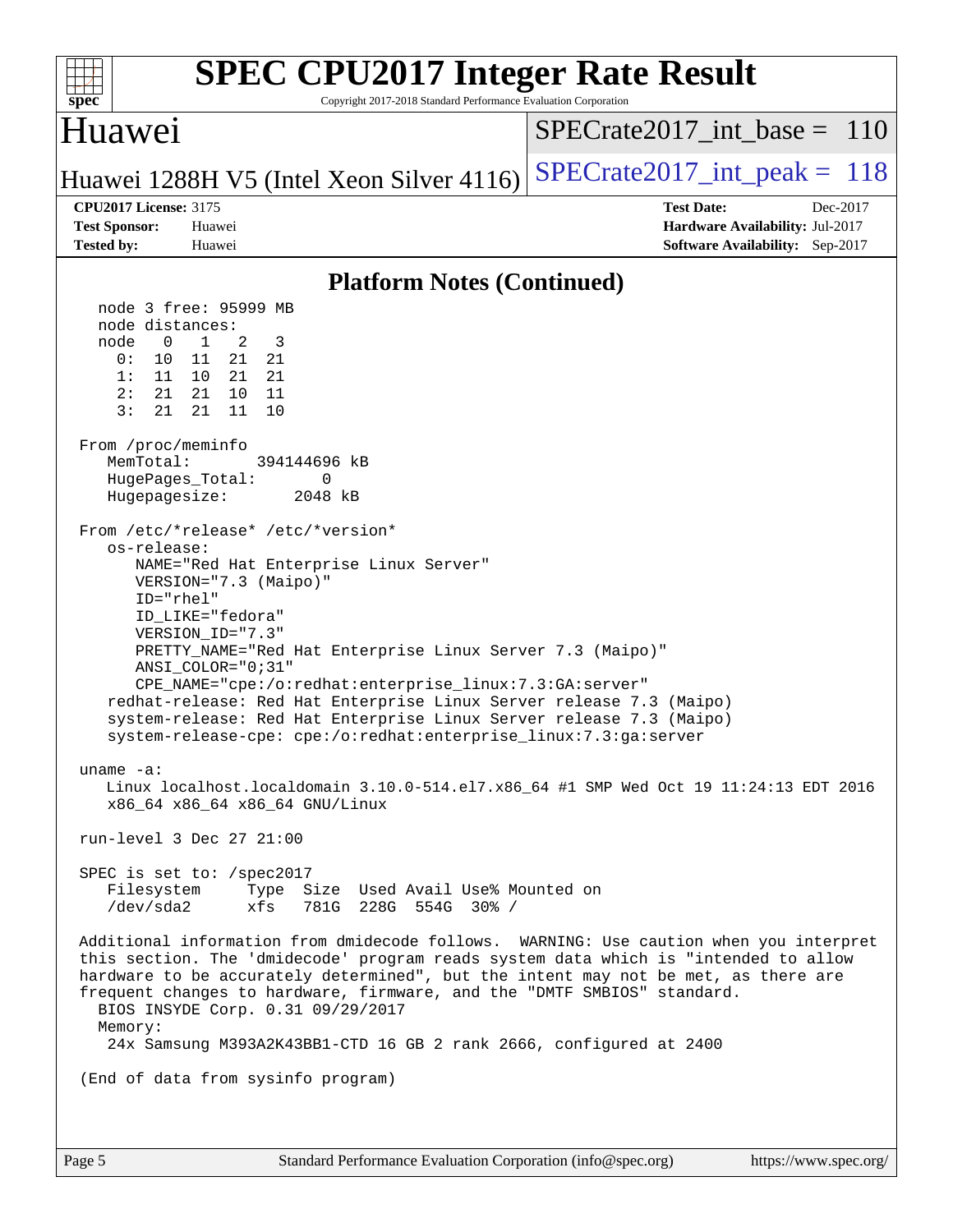| <b>SPEC CPU2017 Integer Rate Result</b>                                                                                                                    |                                                                                                     |
|------------------------------------------------------------------------------------------------------------------------------------------------------------|-----------------------------------------------------------------------------------------------------|
| spec <sup>®</sup><br>Copyright 2017-2018 Standard Performance Evaluation Corporation<br>Huawei                                                             | $SPECrate2017\_int\_base = 110$                                                                     |
| Huawei 1288H V5 (Intel Xeon Silver 4116)                                                                                                                   | $SPECrate2017\_int\_peak = 118$                                                                     |
| <b>CPU2017 License: 3175</b><br><b>Test Sponsor:</b><br>Huawei<br><b>Tested by:</b><br>Huawei                                                              | <b>Test Date:</b><br>Dec-2017<br>Hardware Availability: Jul-2017<br>Software Availability: Sep-2017 |
| <b>Compiler Version Notes</b>                                                                                                                              |                                                                                                     |
| $500. perlbench_r(base) 502. gcc_r(base) 505.mcf_r(base, peak)$<br>CC<br>525.x264_r(base, peak) 557.xz_r(base, peak)                                       | ===========================                                                                         |
| icc (ICC) 18.0.0 20170811<br>Copyright (C) 1985-2017 Intel Corporation. All rights reserved.                                                               |                                                                                                     |
| 500.perlbench_r(peak) 502.gcc_r(peak)<br>CC.                                                                                                               | ________________________________                                                                    |
| icc (ICC) 18.0.0 20170811<br>Copyright (C) 1985-2017 Intel Corporation. All rights reserved.                                                               |                                                                                                     |
| CXXC 520.omnetpp_r(base) 523.xalancbmk_r(base) 531.deepsjeng_r(base)<br>541.leela_r(base)                                                                  |                                                                                                     |
| icpc (ICC) 18.0.0 20170811<br>Copyright (C) 1985-2017 Intel Corporation. All rights reserved.                                                              |                                                                                                     |
| CXXC 520.omnetpp_r(peak) 523.xalancbmk_r(peak) 531.deepsjeng_r(peak)<br>541.leela_r(peak)                                                                  | ==========================                                                                          |
| --------------------<br>icpc (ICC) 18.0.0 20170811<br>Copyright (C) 1985-2017 Intel Corporation. All rights reserved.<br>_________________________________ |                                                                                                     |
| 548.exchange2_r(base, peak)<br>FC.                                                                                                                         |                                                                                                     |
| ifort (IFORT) 18.0.0 20170811<br>Copyright (C) 1985-2017 Intel Corporation. All rights reserved.                                                           |                                                                                                     |
| <b>Base Compiler Invocation</b>                                                                                                                            |                                                                                                     |

[icc](http://www.spec.org/cpu2017/results/res2018q1/cpu2017-20180105-02470.flags.html#user_CCbase_intel_icc_18.0_66fc1ee009f7361af1fbd72ca7dcefbb700085f36577c54f309893dd4ec40d12360134090235512931783d35fd58c0460139e722d5067c5574d8eaf2b3e37e92) [C++ benchmarks:](http://www.spec.org/auto/cpu2017/Docs/result-fields.html#CXXbenchmarks)

[C benchmarks](http://www.spec.org/auto/cpu2017/Docs/result-fields.html#Cbenchmarks):

[icpc](http://www.spec.org/cpu2017/results/res2018q1/cpu2017-20180105-02470.flags.html#user_CXXbase_intel_icpc_18.0_c510b6838c7f56d33e37e94d029a35b4a7bccf4766a728ee175e80a419847e808290a9b78be685c44ab727ea267ec2f070ec5dc83b407c0218cded6866a35d07)

**(Continued on next page)**

Page 6 Standard Performance Evaluation Corporation [\(info@spec.org\)](mailto:info@spec.org) <https://www.spec.org/>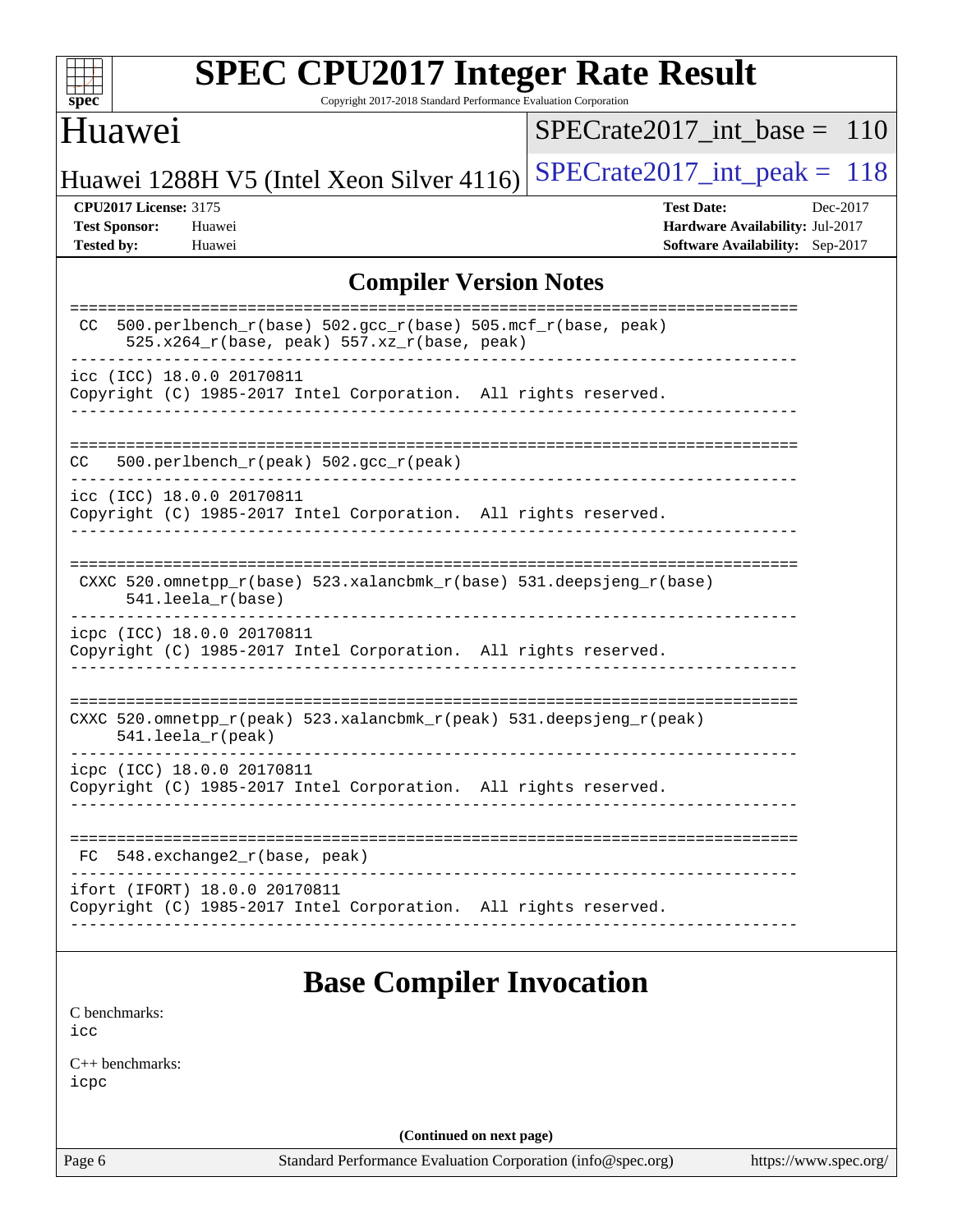

Copyright 2017-2018 Standard Performance Evaluation Corporation

### Huawei

[SPECrate2017\\_int\\_base =](http://www.spec.org/auto/cpu2017/Docs/result-fields.html#SPECrate2017intbase) 110

Huawei 1288H V5 (Intel Xeon Silver 4116) SPECrate  $2017$ \_int\_peak = 118

**[CPU2017 License:](http://www.spec.org/auto/cpu2017/Docs/result-fields.html#CPU2017License)** 3175 **[Test Date:](http://www.spec.org/auto/cpu2017/Docs/result-fields.html#TestDate)** Dec-2017

### **[Test Sponsor:](http://www.spec.org/auto/cpu2017/Docs/result-fields.html#TestSponsor)** Huawei **[Hardware Availability:](http://www.spec.org/auto/cpu2017/Docs/result-fields.html#HardwareAvailability)** Jul-2017 **[Tested by:](http://www.spec.org/auto/cpu2017/Docs/result-fields.html#Testedby)** Huawei **[Software Availability:](http://www.spec.org/auto/cpu2017/Docs/result-fields.html#SoftwareAvailability)** Sep-2017

## **[Base Compiler Invocation \(Continued\)](http://www.spec.org/auto/cpu2017/Docs/result-fields.html#BaseCompilerInvocation)**

[Fortran benchmarks](http://www.spec.org/auto/cpu2017/Docs/result-fields.html#Fortranbenchmarks): [ifort](http://www.spec.org/cpu2017/results/res2018q1/cpu2017-20180105-02470.flags.html#user_FCbase_intel_ifort_18.0_8111460550e3ca792625aed983ce982f94888b8b503583aa7ba2b8303487b4d8a21a13e7191a45c5fd58ff318f48f9492884d4413fa793fd88dd292cad7027ca)

**[Base Portability Flags](http://www.spec.org/auto/cpu2017/Docs/result-fields.html#BasePortabilityFlags)**

 500.perlbench\_r: [-DSPEC\\_LP64](http://www.spec.org/cpu2017/results/res2018q1/cpu2017-20180105-02470.flags.html#b500.perlbench_r_basePORTABILITY_DSPEC_LP64) [-DSPEC\\_LINUX\\_X64](http://www.spec.org/cpu2017/results/res2018q1/cpu2017-20180105-02470.flags.html#b500.perlbench_r_baseCPORTABILITY_DSPEC_LINUX_X64) 502.gcc\_r: [-DSPEC\\_LP64](http://www.spec.org/cpu2017/results/res2018q1/cpu2017-20180105-02470.flags.html#suite_basePORTABILITY502_gcc_r_DSPEC_LP64) 505.mcf\_r: [-DSPEC\\_LP64](http://www.spec.org/cpu2017/results/res2018q1/cpu2017-20180105-02470.flags.html#suite_basePORTABILITY505_mcf_r_DSPEC_LP64) 520.omnetpp\_r: [-DSPEC\\_LP64](http://www.spec.org/cpu2017/results/res2018q1/cpu2017-20180105-02470.flags.html#suite_basePORTABILITY520_omnetpp_r_DSPEC_LP64) 523.xalancbmk\_r: [-DSPEC\\_LP64](http://www.spec.org/cpu2017/results/res2018q1/cpu2017-20180105-02470.flags.html#suite_basePORTABILITY523_xalancbmk_r_DSPEC_LP64) [-DSPEC\\_LINUX](http://www.spec.org/cpu2017/results/res2018q1/cpu2017-20180105-02470.flags.html#b523.xalancbmk_r_baseCXXPORTABILITY_DSPEC_LINUX) 525.x264\_r: [-DSPEC\\_LP64](http://www.spec.org/cpu2017/results/res2018q1/cpu2017-20180105-02470.flags.html#suite_basePORTABILITY525_x264_r_DSPEC_LP64) 531.deepsjeng\_r: [-DSPEC\\_LP64](http://www.spec.org/cpu2017/results/res2018q1/cpu2017-20180105-02470.flags.html#suite_basePORTABILITY531_deepsjeng_r_DSPEC_LP64) 541.leela\_r: [-DSPEC\\_LP64](http://www.spec.org/cpu2017/results/res2018q1/cpu2017-20180105-02470.flags.html#suite_basePORTABILITY541_leela_r_DSPEC_LP64) 548.exchange2\_r: [-DSPEC\\_LP64](http://www.spec.org/cpu2017/results/res2018q1/cpu2017-20180105-02470.flags.html#suite_basePORTABILITY548_exchange2_r_DSPEC_LP64) 557.xz\_r: [-DSPEC\\_LP64](http://www.spec.org/cpu2017/results/res2018q1/cpu2017-20180105-02470.flags.html#suite_basePORTABILITY557_xz_r_DSPEC_LP64)

### **[Base Optimization Flags](http://www.spec.org/auto/cpu2017/Docs/result-fields.html#BaseOptimizationFlags)**

[C benchmarks](http://www.spec.org/auto/cpu2017/Docs/result-fields.html#Cbenchmarks):

[-Wl,-z,muldefs](http://www.spec.org/cpu2017/results/res2018q1/cpu2017-20180105-02470.flags.html#user_CCbase_link_force_multiple1_b4cbdb97b34bdee9ceefcfe54f4c8ea74255f0b02a4b23e853cdb0e18eb4525ac79b5a88067c842dd0ee6996c24547a27a4b99331201badda8798ef8a743f577) [-xCORE-AVX2](http://www.spec.org/cpu2017/results/res2018q1/cpu2017-20180105-02470.flags.html#user_CCbase_f-xCORE-AVX2) [-ipo](http://www.spec.org/cpu2017/results/res2018q1/cpu2017-20180105-02470.flags.html#user_CCbase_f-ipo) [-O3](http://www.spec.org/cpu2017/results/res2018q1/cpu2017-20180105-02470.flags.html#user_CCbase_f-O3) [-no-prec-div](http://www.spec.org/cpu2017/results/res2018q1/cpu2017-20180105-02470.flags.html#user_CCbase_f-no-prec-div) [-qopt-mem-layout-trans=3](http://www.spec.org/cpu2017/results/res2018q1/cpu2017-20180105-02470.flags.html#user_CCbase_f-qopt-mem-layout-trans_de80db37974c74b1f0e20d883f0b675c88c3b01e9d123adea9b28688d64333345fb62bc4a798493513fdb68f60282f9a726aa07f478b2f7113531aecce732043) [-L/usr/local/je5.0.1-64/lib](http://www.spec.org/cpu2017/results/res2018q1/cpu2017-20180105-02470.flags.html#user_CCbase_jemalloc_link_path64_4b10a636b7bce113509b17f3bd0d6226c5fb2346b9178c2d0232c14f04ab830f976640479e5c33dc2bcbbdad86ecfb6634cbbd4418746f06f368b512fced5394) [-ljemalloc](http://www.spec.org/cpu2017/results/res2018q1/cpu2017-20180105-02470.flags.html#user_CCbase_jemalloc_link_lib_d1249b907c500fa1c0672f44f562e3d0f79738ae9e3c4a9c376d49f265a04b9c99b167ecedbf6711b3085be911c67ff61f150a17b3472be731631ba4d0471706)

[C++ benchmarks:](http://www.spec.org/auto/cpu2017/Docs/result-fields.html#CXXbenchmarks) [-Wl,-z,muldefs](http://www.spec.org/cpu2017/results/res2018q1/cpu2017-20180105-02470.flags.html#user_CXXbase_link_force_multiple1_b4cbdb97b34bdee9ceefcfe54f4c8ea74255f0b02a4b23e853cdb0e18eb4525ac79b5a88067c842dd0ee6996c24547a27a4b99331201badda8798ef8a743f577) [-xCORE-AVX2](http://www.spec.org/cpu2017/results/res2018q1/cpu2017-20180105-02470.flags.html#user_CXXbase_f-xCORE-AVX2) [-ipo](http://www.spec.org/cpu2017/results/res2018q1/cpu2017-20180105-02470.flags.html#user_CXXbase_f-ipo) [-O3](http://www.spec.org/cpu2017/results/res2018q1/cpu2017-20180105-02470.flags.html#user_CXXbase_f-O3) [-no-prec-div](http://www.spec.org/cpu2017/results/res2018q1/cpu2017-20180105-02470.flags.html#user_CXXbase_f-no-prec-div) [-qopt-mem-layout-trans=3](http://www.spec.org/cpu2017/results/res2018q1/cpu2017-20180105-02470.flags.html#user_CXXbase_f-qopt-mem-layout-trans_de80db37974c74b1f0e20d883f0b675c88c3b01e9d123adea9b28688d64333345fb62bc4a798493513fdb68f60282f9a726aa07f478b2f7113531aecce732043) [-L/usr/local/je5.0.1-64/lib](http://www.spec.org/cpu2017/results/res2018q1/cpu2017-20180105-02470.flags.html#user_CXXbase_jemalloc_link_path64_4b10a636b7bce113509b17f3bd0d6226c5fb2346b9178c2d0232c14f04ab830f976640479e5c33dc2bcbbdad86ecfb6634cbbd4418746f06f368b512fced5394) [-ljemalloc](http://www.spec.org/cpu2017/results/res2018q1/cpu2017-20180105-02470.flags.html#user_CXXbase_jemalloc_link_lib_d1249b907c500fa1c0672f44f562e3d0f79738ae9e3c4a9c376d49f265a04b9c99b167ecedbf6711b3085be911c67ff61f150a17b3472be731631ba4d0471706)

[Fortran benchmarks](http://www.spec.org/auto/cpu2017/Docs/result-fields.html#Fortranbenchmarks):

[-Wl,-z,muldefs](http://www.spec.org/cpu2017/results/res2018q1/cpu2017-20180105-02470.flags.html#user_FCbase_link_force_multiple1_b4cbdb97b34bdee9ceefcfe54f4c8ea74255f0b02a4b23e853cdb0e18eb4525ac79b5a88067c842dd0ee6996c24547a27a4b99331201badda8798ef8a743f577) [-xCORE-AVX2](http://www.spec.org/cpu2017/results/res2018q1/cpu2017-20180105-02470.flags.html#user_FCbase_f-xCORE-AVX2) [-ipo](http://www.spec.org/cpu2017/results/res2018q1/cpu2017-20180105-02470.flags.html#user_FCbase_f-ipo) [-O3](http://www.spec.org/cpu2017/results/res2018q1/cpu2017-20180105-02470.flags.html#user_FCbase_f-O3) [-no-prec-div](http://www.spec.org/cpu2017/results/res2018q1/cpu2017-20180105-02470.flags.html#user_FCbase_f-no-prec-div) [-qopt-mem-layout-trans=3](http://www.spec.org/cpu2017/results/res2018q1/cpu2017-20180105-02470.flags.html#user_FCbase_f-qopt-mem-layout-trans_de80db37974c74b1f0e20d883f0b675c88c3b01e9d123adea9b28688d64333345fb62bc4a798493513fdb68f60282f9a726aa07f478b2f7113531aecce732043) [-nostandard-realloc-lhs](http://www.spec.org/cpu2017/results/res2018q1/cpu2017-20180105-02470.flags.html#user_FCbase_f_2003_std_realloc_82b4557e90729c0f113870c07e44d33d6f5a304b4f63d4c15d2d0f1fab99f5daaed73bdb9275d9ae411527f28b936061aa8b9c8f2d63842963b95c9dd6426b8a) [-align array32byte](http://www.spec.org/cpu2017/results/res2018q1/cpu2017-20180105-02470.flags.html#user_FCbase_align_array32byte_b982fe038af199962ba9a80c053b8342c548c85b40b8e86eb3cc33dee0d7986a4af373ac2d51c3f7cf710a18d62fdce2948f201cd044323541f22fc0fffc51b6) [-L/usr/local/je5.0.1-64/lib](http://www.spec.org/cpu2017/results/res2018q1/cpu2017-20180105-02470.flags.html#user_FCbase_jemalloc_link_path64_4b10a636b7bce113509b17f3bd0d6226c5fb2346b9178c2d0232c14f04ab830f976640479e5c33dc2bcbbdad86ecfb6634cbbd4418746f06f368b512fced5394) [-ljemalloc](http://www.spec.org/cpu2017/results/res2018q1/cpu2017-20180105-02470.flags.html#user_FCbase_jemalloc_link_lib_d1249b907c500fa1c0672f44f562e3d0f79738ae9e3c4a9c376d49f265a04b9c99b167ecedbf6711b3085be911c67ff61f150a17b3472be731631ba4d0471706)

## **[Base Other Flags](http://www.spec.org/auto/cpu2017/Docs/result-fields.html#BaseOtherFlags)**

[C benchmarks](http://www.spec.org/auto/cpu2017/Docs/result-fields.html#Cbenchmarks):  $-m64 - std= c11$  $-m64 - std= c11$ 

[C++ benchmarks:](http://www.spec.org/auto/cpu2017/Docs/result-fields.html#CXXbenchmarks)  $-m64$ 

**(Continued on next page)**

Page 7 Standard Performance Evaluation Corporation [\(info@spec.org\)](mailto:info@spec.org) <https://www.spec.org/>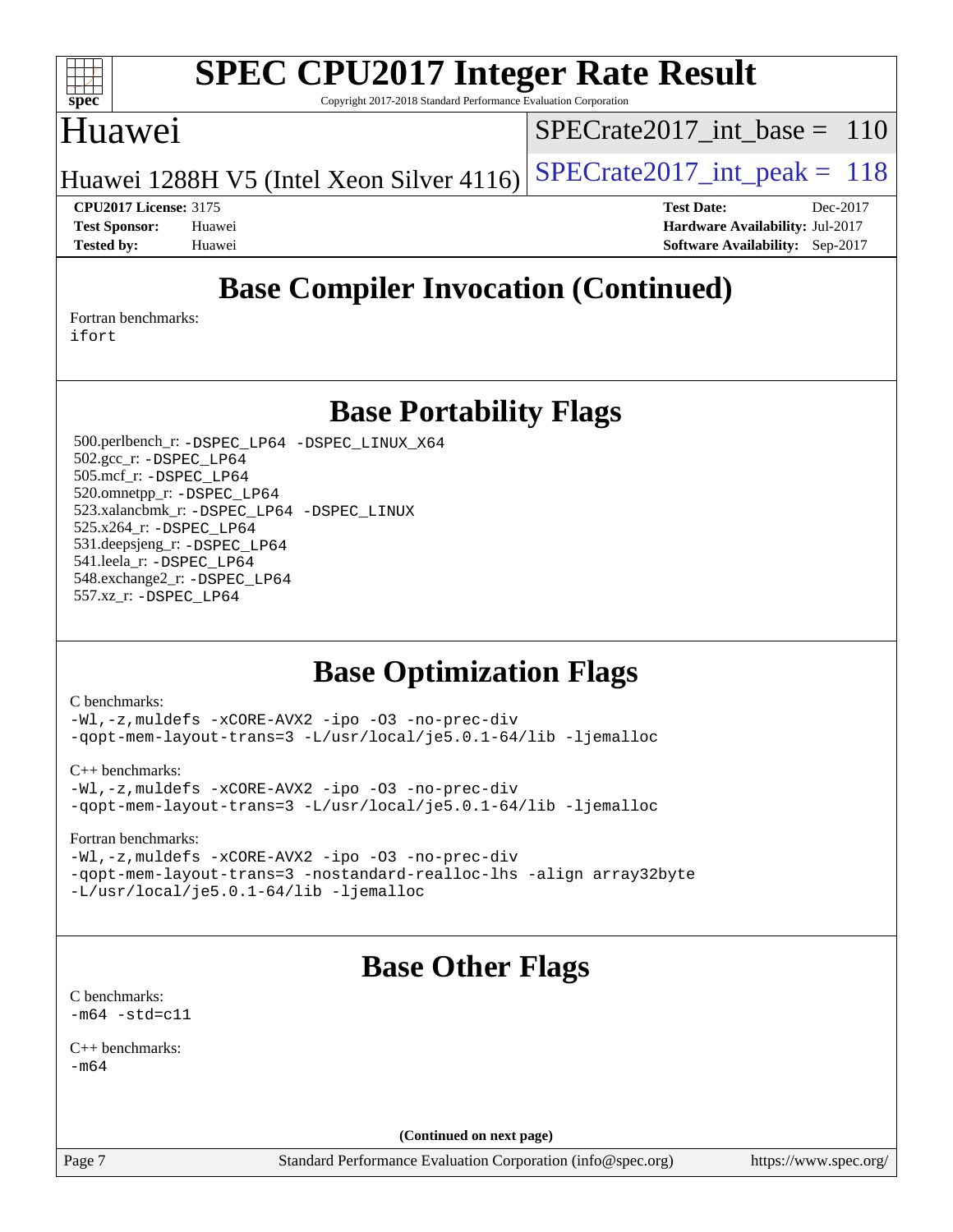

Copyright 2017-2018 Standard Performance Evaluation Corporation

### Huawei

[SPECrate2017\\_int\\_base =](http://www.spec.org/auto/cpu2017/Docs/result-fields.html#SPECrate2017intbase) 110

Huawei 1288H V5 (Intel Xeon Silver 4116) SPECrate  $2017$  int peak = 118

**[Tested by:](http://www.spec.org/auto/cpu2017/Docs/result-fields.html#Testedby)** Huawei **[Software Availability:](http://www.spec.org/auto/cpu2017/Docs/result-fields.html#SoftwareAvailability)** Sep-2017

**[CPU2017 License:](http://www.spec.org/auto/cpu2017/Docs/result-fields.html#CPU2017License)** 3175 **[Test Date:](http://www.spec.org/auto/cpu2017/Docs/result-fields.html#TestDate)** Dec-2017 **[Test Sponsor:](http://www.spec.org/auto/cpu2017/Docs/result-fields.html#TestSponsor)** Huawei **[Hardware Availability:](http://www.spec.org/auto/cpu2017/Docs/result-fields.html#HardwareAvailability)** Jul-2017

**[Base Other Flags \(Continued\)](http://www.spec.org/auto/cpu2017/Docs/result-fields.html#BaseOtherFlags)**

[Fortran benchmarks](http://www.spec.org/auto/cpu2017/Docs/result-fields.html#Fortranbenchmarks): [-m64](http://www.spec.org/cpu2017/results/res2018q1/cpu2017-20180105-02470.flags.html#user_FCbase_intel_intel64_18.0_af43caccfc8ded86e7699f2159af6efc7655f51387b94da716254467f3c01020a5059329e2569e4053f409e7c9202a7efc638f7a6d1ffb3f52dea4a3e31d82ab)

**[Peak Compiler Invocation](http://www.spec.org/auto/cpu2017/Docs/result-fields.html#PeakCompilerInvocation)**

[C benchmarks](http://www.spec.org/auto/cpu2017/Docs/result-fields.html#Cbenchmarks): [icc](http://www.spec.org/cpu2017/results/res2018q1/cpu2017-20180105-02470.flags.html#user_CCpeak_intel_icc_18.0_66fc1ee009f7361af1fbd72ca7dcefbb700085f36577c54f309893dd4ec40d12360134090235512931783d35fd58c0460139e722d5067c5574d8eaf2b3e37e92)

[C++ benchmarks:](http://www.spec.org/auto/cpu2017/Docs/result-fields.html#CXXbenchmarks) [icpc](http://www.spec.org/cpu2017/results/res2018q1/cpu2017-20180105-02470.flags.html#user_CXXpeak_intel_icpc_18.0_c510b6838c7f56d33e37e94d029a35b4a7bccf4766a728ee175e80a419847e808290a9b78be685c44ab727ea267ec2f070ec5dc83b407c0218cded6866a35d07)

[Fortran benchmarks](http://www.spec.org/auto/cpu2017/Docs/result-fields.html#Fortranbenchmarks): [ifort](http://www.spec.org/cpu2017/results/res2018q1/cpu2017-20180105-02470.flags.html#user_FCpeak_intel_ifort_18.0_8111460550e3ca792625aed983ce982f94888b8b503583aa7ba2b8303487b4d8a21a13e7191a45c5fd58ff318f48f9492884d4413fa793fd88dd292cad7027ca)

**[Peak Portability Flags](http://www.spec.org/auto/cpu2017/Docs/result-fields.html#PeakPortabilityFlags)**

 500.perlbench\_r: [-DSPEC\\_LP64](http://www.spec.org/cpu2017/results/res2018q1/cpu2017-20180105-02470.flags.html#b500.perlbench_r_peakPORTABILITY_DSPEC_LP64) [-DSPEC\\_LINUX\\_X64](http://www.spec.org/cpu2017/results/res2018q1/cpu2017-20180105-02470.flags.html#b500.perlbench_r_peakCPORTABILITY_DSPEC_LINUX_X64) 502.gcc\_r: [-D\\_FILE\\_OFFSET\\_BITS=64](http://www.spec.org/cpu2017/results/res2018q1/cpu2017-20180105-02470.flags.html#user_peakPORTABILITY502_gcc_r_file_offset_bits_64_5ae949a99b284ddf4e95728d47cb0843d81b2eb0e18bdfe74bbf0f61d0b064f4bda2f10ea5eb90e1dcab0e84dbc592acfc5018bc955c18609f94ddb8d550002c) 505.mcf\_r: [-DSPEC\\_LP64](http://www.spec.org/cpu2017/results/res2018q1/cpu2017-20180105-02470.flags.html#suite_peakPORTABILITY505_mcf_r_DSPEC_LP64) 520.omnetpp\_r: [-DSPEC\\_LP64](http://www.spec.org/cpu2017/results/res2018q1/cpu2017-20180105-02470.flags.html#suite_peakPORTABILITY520_omnetpp_r_DSPEC_LP64) 523.xalancbmk\_r: [-D\\_FILE\\_OFFSET\\_BITS=64](http://www.spec.org/cpu2017/results/res2018q1/cpu2017-20180105-02470.flags.html#user_peakPORTABILITY523_xalancbmk_r_file_offset_bits_64_5ae949a99b284ddf4e95728d47cb0843d81b2eb0e18bdfe74bbf0f61d0b064f4bda2f10ea5eb90e1dcab0e84dbc592acfc5018bc955c18609f94ddb8d550002c) [-DSPEC\\_LINUX](http://www.spec.org/cpu2017/results/res2018q1/cpu2017-20180105-02470.flags.html#b523.xalancbmk_r_peakCXXPORTABILITY_DSPEC_LINUX) 525.x264\_r: [-DSPEC\\_LP64](http://www.spec.org/cpu2017/results/res2018q1/cpu2017-20180105-02470.flags.html#suite_peakPORTABILITY525_x264_r_DSPEC_LP64) 531.deepsjeng\_r: [-DSPEC\\_LP64](http://www.spec.org/cpu2017/results/res2018q1/cpu2017-20180105-02470.flags.html#suite_peakPORTABILITY531_deepsjeng_r_DSPEC_LP64) 541.leela\_r: [-DSPEC\\_LP64](http://www.spec.org/cpu2017/results/res2018q1/cpu2017-20180105-02470.flags.html#suite_peakPORTABILITY541_leela_r_DSPEC_LP64) 548.exchange2\_r: [-DSPEC\\_LP64](http://www.spec.org/cpu2017/results/res2018q1/cpu2017-20180105-02470.flags.html#suite_peakPORTABILITY548_exchange2_r_DSPEC_LP64) 557.xz\_r: [-DSPEC\\_LP64](http://www.spec.org/cpu2017/results/res2018q1/cpu2017-20180105-02470.flags.html#suite_peakPORTABILITY557_xz_r_DSPEC_LP64)

## **[Peak Optimization Flags](http://www.spec.org/auto/cpu2017/Docs/result-fields.html#PeakOptimizationFlags)**

[C benchmarks](http://www.spec.org/auto/cpu2017/Docs/result-fields.html#Cbenchmarks):

 500.perlbench\_r: [-Wl,-z,muldefs](http://www.spec.org/cpu2017/results/res2018q1/cpu2017-20180105-02470.flags.html#user_peakEXTRA_LDFLAGS500_perlbench_r_link_force_multiple1_b4cbdb97b34bdee9ceefcfe54f4c8ea74255f0b02a4b23e853cdb0e18eb4525ac79b5a88067c842dd0ee6996c24547a27a4b99331201badda8798ef8a743f577) [-prof-gen](http://www.spec.org/cpu2017/results/res2018q1/cpu2017-20180105-02470.flags.html#user_peakPASS1_CFLAGSPASS1_LDFLAGS500_perlbench_r_prof_gen_5aa4926d6013ddb2a31985c654b3eb18169fc0c6952a63635c234f711e6e63dd76e94ad52365559451ec499a2cdb89e4dc58ba4c67ef54ca681ffbe1461d6b36)(pass 1) [-prof-use](http://www.spec.org/cpu2017/results/res2018q1/cpu2017-20180105-02470.flags.html#user_peakPASS2_CFLAGSPASS2_LDFLAGS500_perlbench_r_prof_use_1a21ceae95f36a2b53c25747139a6c16ca95bd9def2a207b4f0849963b97e94f5260e30a0c64f4bb623698870e679ca08317ef8150905d41bd88c6f78df73f19)(pass 2) [-ipo](http://www.spec.org/cpu2017/results/res2018q1/cpu2017-20180105-02470.flags.html#user_peakPASS1_COPTIMIZEPASS2_COPTIMIZE500_perlbench_r_f-ipo) [-xCORE-AVX2](http://www.spec.org/cpu2017/results/res2018q1/cpu2017-20180105-02470.flags.html#user_peakPASS2_COPTIMIZE500_perlbench_r_f-xCORE-AVX2) [-O3](http://www.spec.org/cpu2017/results/res2018q1/cpu2017-20180105-02470.flags.html#user_peakPASS1_COPTIMIZEPASS2_COPTIMIZE500_perlbench_r_f-O3) [-no-prec-div](http://www.spec.org/cpu2017/results/res2018q1/cpu2017-20180105-02470.flags.html#user_peakPASS1_COPTIMIZEPASS2_COPTIMIZE500_perlbench_r_f-no-prec-div) [-qopt-mem-layout-trans=3](http://www.spec.org/cpu2017/results/res2018q1/cpu2017-20180105-02470.flags.html#user_peakPASS1_COPTIMIZEPASS2_COPTIMIZE500_perlbench_r_f-qopt-mem-layout-trans_de80db37974c74b1f0e20d883f0b675c88c3b01e9d123adea9b28688d64333345fb62bc4a798493513fdb68f60282f9a726aa07f478b2f7113531aecce732043) [-fno-strict-overflow](http://www.spec.org/cpu2017/results/res2018q1/cpu2017-20180105-02470.flags.html#user_peakEXTRA_OPTIMIZE500_perlbench_r_f-fno-strict-overflow) [-L/usr/local/je5.0.1-64/lib](http://www.spec.org/cpu2017/results/res2018q1/cpu2017-20180105-02470.flags.html#user_peakEXTRA_LIBS500_perlbench_r_jemalloc_link_path64_4b10a636b7bce113509b17f3bd0d6226c5fb2346b9178c2d0232c14f04ab830f976640479e5c33dc2bcbbdad86ecfb6634cbbd4418746f06f368b512fced5394) [-ljemalloc](http://www.spec.org/cpu2017/results/res2018q1/cpu2017-20180105-02470.flags.html#user_peakEXTRA_LIBS500_perlbench_r_jemalloc_link_lib_d1249b907c500fa1c0672f44f562e3d0f79738ae9e3c4a9c376d49f265a04b9c99b167ecedbf6711b3085be911c67ff61f150a17b3472be731631ba4d0471706)

 502.gcc\_r: [-L/opt/intel/compilers\\_and\\_libraries\\_2018/linux/lib/ia32](http://www.spec.org/cpu2017/results/res2018q1/cpu2017-20180105-02470.flags.html#user_peakCCLD502_gcc_r_Enable-32bit-runtime_af243bdb1d79e4c7a4f720bf8275e627de2ecd461de63307bc14cef0633fde3cd7bb2facb32dcc8be9566045fb55d40ce2b72b725f73827aa7833441b71b9343) [-Wl,-z,muldefs](http://www.spec.org/cpu2017/results/res2018q1/cpu2017-20180105-02470.flags.html#user_peakEXTRA_LDFLAGS502_gcc_r_link_force_multiple1_b4cbdb97b34bdee9ceefcfe54f4c8ea74255f0b02a4b23e853cdb0e18eb4525ac79b5a88067c842dd0ee6996c24547a27a4b99331201badda8798ef8a743f577) [-prof-gen](http://www.spec.org/cpu2017/results/res2018q1/cpu2017-20180105-02470.flags.html#user_peakPASS1_CFLAGSPASS1_LDFLAGS502_gcc_r_prof_gen_5aa4926d6013ddb2a31985c654b3eb18169fc0c6952a63635c234f711e6e63dd76e94ad52365559451ec499a2cdb89e4dc58ba4c67ef54ca681ffbe1461d6b36)(pass 1) [-prof-use](http://www.spec.org/cpu2017/results/res2018q1/cpu2017-20180105-02470.flags.html#user_peakPASS2_CFLAGSPASS2_LDFLAGS502_gcc_r_prof_use_1a21ceae95f36a2b53c25747139a6c16ca95bd9def2a207b4f0849963b97e94f5260e30a0c64f4bb623698870e679ca08317ef8150905d41bd88c6f78df73f19)(pass 2) [-ipo](http://www.spec.org/cpu2017/results/res2018q1/cpu2017-20180105-02470.flags.html#user_peakPASS1_COPTIMIZEPASS2_COPTIMIZE502_gcc_r_f-ipo) [-xCORE-AVX2](http://www.spec.org/cpu2017/results/res2018q1/cpu2017-20180105-02470.flags.html#user_peakPASS2_COPTIMIZE502_gcc_r_f-xCORE-AVX2) [-O3](http://www.spec.org/cpu2017/results/res2018q1/cpu2017-20180105-02470.flags.html#user_peakPASS1_COPTIMIZEPASS2_COPTIMIZE502_gcc_r_f-O3) [-no-prec-div](http://www.spec.org/cpu2017/results/res2018q1/cpu2017-20180105-02470.flags.html#user_peakPASS1_COPTIMIZEPASS2_COPTIMIZE502_gcc_r_f-no-prec-div) [-qopt-mem-layout-trans=3](http://www.spec.org/cpu2017/results/res2018q1/cpu2017-20180105-02470.flags.html#user_peakPASS1_COPTIMIZEPASS2_COPTIMIZE502_gcc_r_f-qopt-mem-layout-trans_de80db37974c74b1f0e20d883f0b675c88c3b01e9d123adea9b28688d64333345fb62bc4a798493513fdb68f60282f9a726aa07f478b2f7113531aecce732043) [-L/usr/local/je5.0.1-32/lib](http://www.spec.org/cpu2017/results/res2018q1/cpu2017-20180105-02470.flags.html#user_peakEXTRA_LIBS502_gcc_r_jemalloc_link_path32_e29f22e8e6c17053bbc6a0971f5a9c01a601a06bb1a59df2084b77a2fe0a2995b64fd4256feaeea39eeba3aae142e96e2b2b0a28974019c0c0c88139a84f900a) [-ljemalloc](http://www.spec.org/cpu2017/results/res2018q1/cpu2017-20180105-02470.flags.html#user_peakEXTRA_LIBS502_gcc_r_jemalloc_link_lib_d1249b907c500fa1c0672f44f562e3d0f79738ae9e3c4a9c376d49f265a04b9c99b167ecedbf6711b3085be911c67ff61f150a17b3472be731631ba4d0471706)

**(Continued on next page)**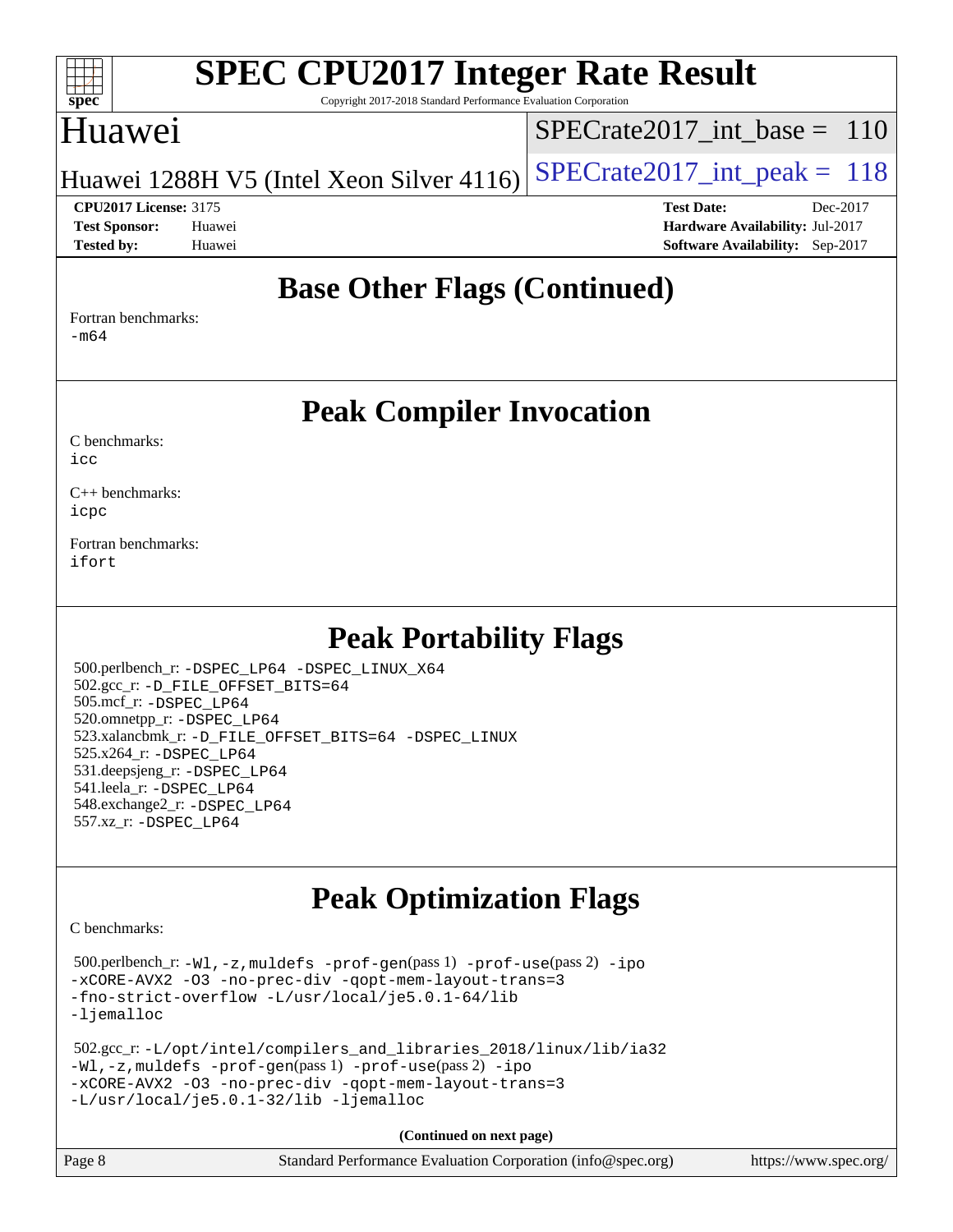

Copyright 2017-2018 Standard Performance Evaluation Corporation

### Huawei

[SPECrate2017\\_int\\_base =](http://www.spec.org/auto/cpu2017/Docs/result-fields.html#SPECrate2017intbase) 110

Huawei 1288H V5 (Intel Xeon Silver 4116) SPECrate  $2017$  int peak = 118

**[CPU2017 License:](http://www.spec.org/auto/cpu2017/Docs/result-fields.html#CPU2017License)** 3175 **[Test Date:](http://www.spec.org/auto/cpu2017/Docs/result-fields.html#TestDate)** Dec-2017 **[Test Sponsor:](http://www.spec.org/auto/cpu2017/Docs/result-fields.html#TestSponsor)** Huawei **[Hardware Availability:](http://www.spec.org/auto/cpu2017/Docs/result-fields.html#HardwareAvailability)** Jul-2017 **[Tested by:](http://www.spec.org/auto/cpu2017/Docs/result-fields.html#Testedby)** Huawei **[Software Availability:](http://www.spec.org/auto/cpu2017/Docs/result-fields.html#SoftwareAvailability)** Sep-2017

## **[Peak Optimization Flags \(Continued\)](http://www.spec.org/auto/cpu2017/Docs/result-fields.html#PeakOptimizationFlags)**

 505.mcf\_r: [-Wl,-z,muldefs](http://www.spec.org/cpu2017/results/res2018q1/cpu2017-20180105-02470.flags.html#user_peakEXTRA_LDFLAGS505_mcf_r_link_force_multiple1_b4cbdb97b34bdee9ceefcfe54f4c8ea74255f0b02a4b23e853cdb0e18eb4525ac79b5a88067c842dd0ee6996c24547a27a4b99331201badda8798ef8a743f577) [-xCORE-AVX2](http://www.spec.org/cpu2017/results/res2018q1/cpu2017-20180105-02470.flags.html#user_peakCOPTIMIZE505_mcf_r_f-xCORE-AVX2) [-ipo](http://www.spec.org/cpu2017/results/res2018q1/cpu2017-20180105-02470.flags.html#user_peakCOPTIMIZE505_mcf_r_f-ipo) [-O3](http://www.spec.org/cpu2017/results/res2018q1/cpu2017-20180105-02470.flags.html#user_peakCOPTIMIZE505_mcf_r_f-O3) [-no-prec-div](http://www.spec.org/cpu2017/results/res2018q1/cpu2017-20180105-02470.flags.html#user_peakCOPTIMIZE505_mcf_r_f-no-prec-div) [-qopt-mem-layout-trans=3](http://www.spec.org/cpu2017/results/res2018q1/cpu2017-20180105-02470.flags.html#user_peakCOPTIMIZE505_mcf_r_f-qopt-mem-layout-trans_de80db37974c74b1f0e20d883f0b675c88c3b01e9d123adea9b28688d64333345fb62bc4a798493513fdb68f60282f9a726aa07f478b2f7113531aecce732043) [-L/usr/local/je5.0.1-64/lib](http://www.spec.org/cpu2017/results/res2018q1/cpu2017-20180105-02470.flags.html#user_peakEXTRA_LIBS505_mcf_r_jemalloc_link_path64_4b10a636b7bce113509b17f3bd0d6226c5fb2346b9178c2d0232c14f04ab830f976640479e5c33dc2bcbbdad86ecfb6634cbbd4418746f06f368b512fced5394) [-ljemalloc](http://www.spec.org/cpu2017/results/res2018q1/cpu2017-20180105-02470.flags.html#user_peakEXTRA_LIBS505_mcf_r_jemalloc_link_lib_d1249b907c500fa1c0672f44f562e3d0f79738ae9e3c4a9c376d49f265a04b9c99b167ecedbf6711b3085be911c67ff61f150a17b3472be731631ba4d0471706)

 525.x264\_r: [-Wl,-z,muldefs](http://www.spec.org/cpu2017/results/res2018q1/cpu2017-20180105-02470.flags.html#user_peakEXTRA_LDFLAGS525_x264_r_link_force_multiple1_b4cbdb97b34bdee9ceefcfe54f4c8ea74255f0b02a4b23e853cdb0e18eb4525ac79b5a88067c842dd0ee6996c24547a27a4b99331201badda8798ef8a743f577) [-xCORE-AVX2](http://www.spec.org/cpu2017/results/res2018q1/cpu2017-20180105-02470.flags.html#user_peakCOPTIMIZE525_x264_r_f-xCORE-AVX2) [-ipo](http://www.spec.org/cpu2017/results/res2018q1/cpu2017-20180105-02470.flags.html#user_peakCOPTIMIZE525_x264_r_f-ipo) [-O3](http://www.spec.org/cpu2017/results/res2018q1/cpu2017-20180105-02470.flags.html#user_peakCOPTIMIZE525_x264_r_f-O3) [-no-prec-div](http://www.spec.org/cpu2017/results/res2018q1/cpu2017-20180105-02470.flags.html#user_peakCOPTIMIZE525_x264_r_f-no-prec-div) [-qopt-mem-layout-trans=3](http://www.spec.org/cpu2017/results/res2018q1/cpu2017-20180105-02470.flags.html#user_peakCOPTIMIZE525_x264_r_f-qopt-mem-layout-trans_de80db37974c74b1f0e20d883f0b675c88c3b01e9d123adea9b28688d64333345fb62bc4a798493513fdb68f60282f9a726aa07f478b2f7113531aecce732043) [-fno-alias](http://www.spec.org/cpu2017/results/res2018q1/cpu2017-20180105-02470.flags.html#user_peakEXTRA_OPTIMIZE525_x264_r_f-no-alias_77dbac10d91cbfe898fbf4a29d1b29b694089caa623bdd1baccc9957d4edbe8d106c0b357e2748a65b44fc9e83d78098bb898077f3fe92f9faf24f7bd4a07ed7) [-L/usr/local/je5.0.1-64/lib](http://www.spec.org/cpu2017/results/res2018q1/cpu2017-20180105-02470.flags.html#user_peakEXTRA_LIBS525_x264_r_jemalloc_link_path64_4b10a636b7bce113509b17f3bd0d6226c5fb2346b9178c2d0232c14f04ab830f976640479e5c33dc2bcbbdad86ecfb6634cbbd4418746f06f368b512fced5394) [-ljemalloc](http://www.spec.org/cpu2017/results/res2018q1/cpu2017-20180105-02470.flags.html#user_peakEXTRA_LIBS525_x264_r_jemalloc_link_lib_d1249b907c500fa1c0672f44f562e3d0f79738ae9e3c4a9c376d49f265a04b9c99b167ecedbf6711b3085be911c67ff61f150a17b3472be731631ba4d0471706)

557.xz\_r: basepeak = yes

[C++ benchmarks:](http://www.spec.org/auto/cpu2017/Docs/result-fields.html#CXXbenchmarks)

```
520.omnetpp_r:-Wl-prof-use-ipo
-xCORE-AVX2 -O3 -no-prec-div -qopt-mem-layout-trans=3
-L/usr/local/je5.0.1-64/lib -ljemalloc
```

```
 523.xalancbmk_r: -L/opt/intel/compilers_and_libraries_2018/linux/lib/ia32
-Wl,-z,muldefs -prof-gen(pass 1) -prof-use(pass 2) -ipo
-xCORE-AVX2 -O3 -no-prec-div -qopt-mem-layout-trans=3
-L/usr/local/je5.0.1-32/lib -ljemalloc
```
531.deepsjeng\_r: basepeak = yes

541.leela\_r: Same as 520.omnetpp\_r

#### [Fortran benchmarks](http://www.spec.org/auto/cpu2017/Docs/result-fields.html#Fortranbenchmarks):

```
-Wl,-z,muldefs -xCORE-AVX2 -ipo -O3 -no-prec-div
-qopt-mem-layout-trans=3 -nostandard-realloc-lhs -align array32byte
-L/usr/local/je5.0.1-64/lib -ljemalloc
```
### **[Peak Other Flags](http://www.spec.org/auto/cpu2017/Docs/result-fields.html#PeakOtherFlags)**

[C benchmarks \(except as noted below\)](http://www.spec.org/auto/cpu2017/Docs/result-fields.html#Cbenchmarksexceptasnotedbelow):  $-m64 - std= c11$  $-m64 - std= c11$  502.gcc\_r: [-m32](http://www.spec.org/cpu2017/results/res2018q1/cpu2017-20180105-02470.flags.html#user_peakCCLD502_gcc_r_intel_ia32_18.0_2666f1173eb60787016b673bfe1358e27016ef7649ea4884b7bc6187fd89dc221d14632e22638cde1c647a518de97358ab15d4ad098ee4e19a8b28d0c25e14bf) [-std=c11](http://www.spec.org/cpu2017/results/res2018q1/cpu2017-20180105-02470.flags.html#user_peakCCLD502_gcc_r_intel_compiler_c11_mode_0e1c27790398a4642dfca32ffe6c27b5796f9c2d2676156f2e42c9c44eaad0c049b1cdb667a270c34d979996257aeb8fc440bfb01818dbc9357bd9d174cb8524) [C++ benchmarks \(except as noted below\):](http://www.spec.org/auto/cpu2017/Docs/result-fields.html#CXXbenchmarksexceptasnotedbelow)  $-m64$ 523.xalancbmk\_r: [-m32](http://www.spec.org/cpu2017/results/res2018q1/cpu2017-20180105-02470.flags.html#user_peakCXXLD523_xalancbmk_r_intel_ia32_18.0_2666f1173eb60787016b673bfe1358e27016ef7649ea4884b7bc6187fd89dc221d14632e22638cde1c647a518de97358ab15d4ad098ee4e19a8b28d0c25e14bf)

**(Continued on next page)**